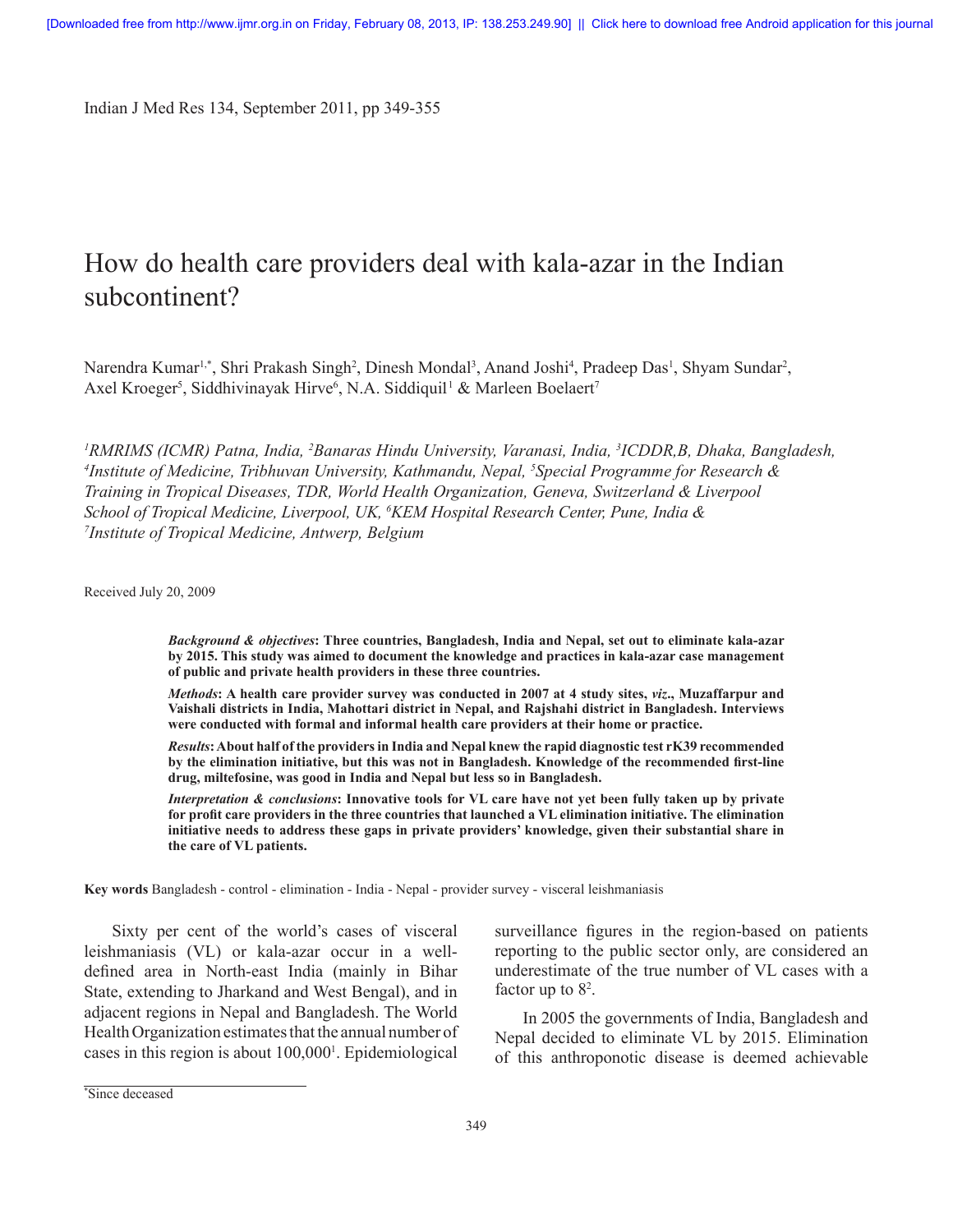because technological innovation has paved the way: a rapid diagnostic test, rK39, and an oral drug, miltefosin, are now available3 . Accordingly to Murray "*the real obstacle now, almost entirely a matter of cost, is proper translation, distribution, and expansion of the advances that have been made so that they can have an effect in the field and save lives*"4 . While this emphasis on budget allocation is correct, one should not underestimate the need for proper translation of technical advances to the local context. A correct analysis of the health system challenges will be critical to the elimination target, as VL control hinges for a major part on early case detection and treatment<sup>5</sup>. Therefore, TDR/WHO initiated a number of studies to examine the community and health services perspective on this disease, as part of its support to the elimination initiative.

While several investigators have addressed the community perception of kala-azar<sup> $6-8$ </sup> only a few have analysed that of the health care providers. Ahluwalia *et al*<sup>6</sup> pointed to the huge challenge health professionals faced in Bangladesh when specific kala-azar drugs were no longer available in that country. Sundar *et al*9 showed a clear need to revise control approaches if early and more exhaustive case detection is to be achieved. Passively waiting in poorly attended public health clinics will not bring disease spread to a halt. There is a need for a much more active approach, and it will need to consider the available human resources that could potentially be mobilized for the effort.

The objectives of this study were to assess kala-azar related knowledge and practices of health providers practicing in the endemic areas in the three countries, India, Bangladesh and Nepal.

## **Material & Methods**

This multi-country study was conducted in 2007 to assess the knowledge and practice in kala-azar management of health care providers working in endemic areas in Bangladesh, India, and Nepal, the region presently targeted by the kala-azar elimination initiative. This region is far from homogeneous, and the epidemiological picture of the disease varies substantially across the countries and even within countries. VL foci in Muzaffarpur district in India report very high kala-azar incidence rates, approximating 1 per cent per year<sup>2</sup>. Vaishali district in India, Rajshahi in Bangladesh and Mahottari district in Nepal report lower incidence rates in the realm of 1 to 2 per 1000 per year<sup>9</sup>, though the difference might be due to the level of aggregation of the data. Also, the health systems

vary substantially. In India, patients will preferentially consult private practitioners or one of the not-for-profit private clinics in Muzaffarpur town specializing in kala-azar treatment. In Nepal, kala-azar care is fairly well available in the public health services, at primary as well as secondary level<sup>10</sup>. In Bangladesh in 2007 the situation was characterized by a dramatic shortage of antileishmanial drugs and diagnostics at all levels of the public health service.

*Sampling approach*: We purposefully selected the 4 study sites in Muzaffarpur and Vaishali districts in India (about 31,800 population each), in Mahottari district in Nepal (17,241 population) and Rajshahi district in Bangladesh (25,470 population) to maximally reflect the regional heterogeneity. Health care providers working in the study area were identified through several sources; for the formal sector existing lists were used, while providers in the informal sector were identified during an exhaustive household survey in the area<sup>10</sup> and by snowballing techniques<sup>11</sup>. The aim was to select a purposive sample of 100 health care providers from these lists in each study site, including approximately equal numbers of providers practicing modern allopathic medicine, those practicing other systems of medicine, and those without medical degree (paramedicals and others).

*Data collection*: Current and retrospective data were collected cross-sectionally using the same semistructured and pre-tested questionnaires at each of the four sites. Information regarding provider characteristics, number of VL cases treated, their knowledge and their actual practice in the field of diagnosis, treatment and referral of kala-azar cases was collected. The interviewers were trained before the survey in order to ensure uniform data collection practices.

*Categories of health care providers*: In India, the formal public health system includes the facilities established under the 'Indian System of Medicine' such as Ayurveda, Unani and Homeopathy. For the purpose of this study, health care providers in the three countries were categorized as 'formal' if they had a recognized medical or para-medical degree. This included allopathic doctors employed in government health services as well as those working in private institutions or in own private practice and those formally trained in indigenous medical systems (Ayurveda or others). All unqualified care providers were categorized as 'informal', including traditional healers as herbalists and faith healers , but also local chemists and the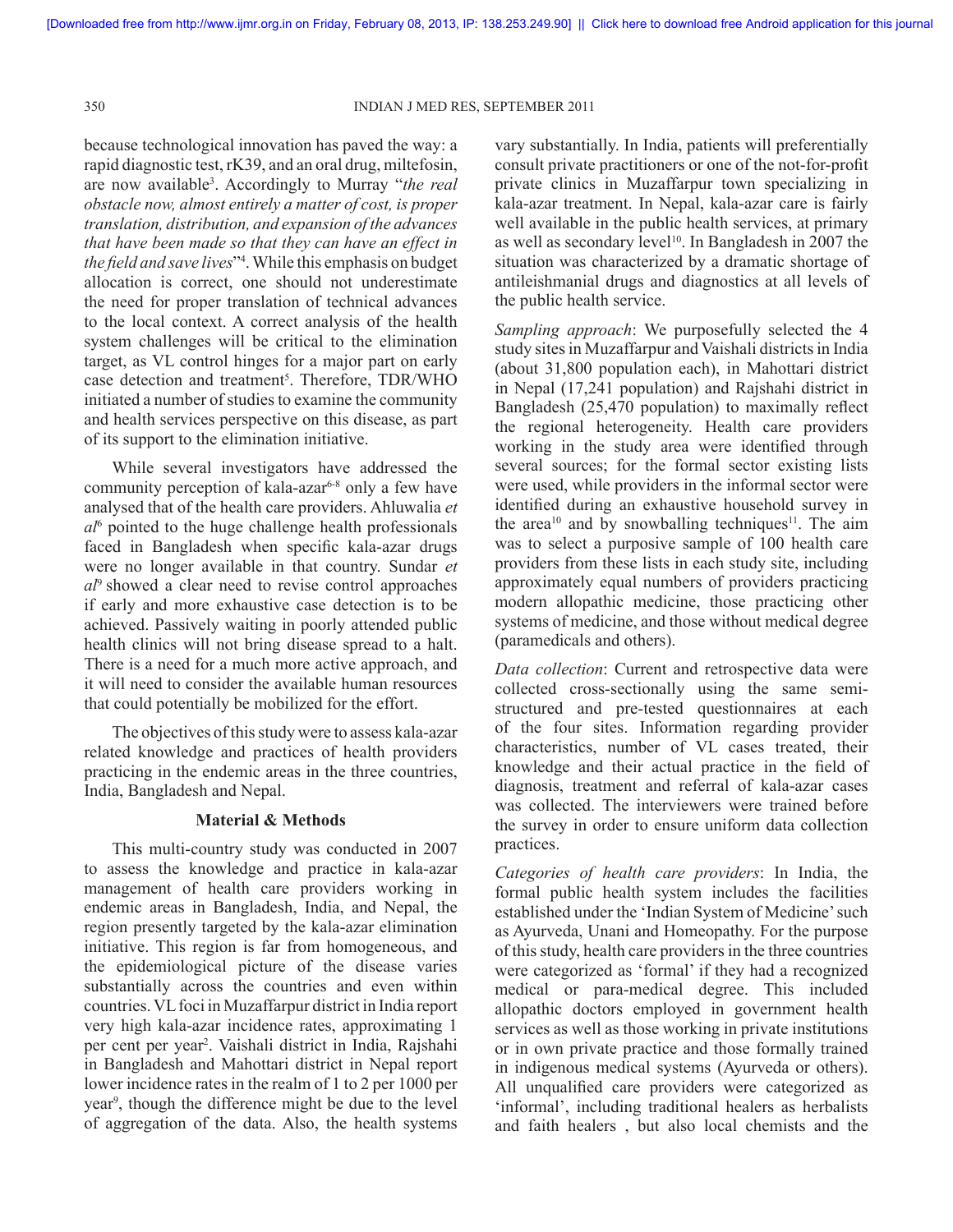#### KUMAR *et al*: PROVIDER SURVEY ON KALA-AZAR CARE 351

so-called "*jhola chap doctors*" or "quacks". A *Jhola chap doctor* (medical salesman with shoulder bag) is an untrained and unlicensed medicine seller offering mainly curative services on an ambulatory basis.

*Ethical aspects*: Ethical approval was obtained from the respective institutions (Rajendra Memorial Research Institute, Patna, India; Banaras Hindu University, Varanasi, India; International Centre of Diarrhoeal Disease Research in Dhaka, Bangladesh; Institute of Medicine, Tribhuvan University, Kathmandu, Nepal) as well as from the Ethical Review Committee, WHO/ TDR, Geneva, Switzerland.

*Data analysis*: Data were entered into Epi Info and analyzed using SPSS V.16.0. Continuous variables were summarized by means and medians as appropriate. Means were compared with t-tests, medians with the non-parametric Mann-Whitney test. Proportions were compared with Pearson's Chi-square without continuity correction.

### **Results**

Table I shows the numbers of health care providers in each category; 219 providers from the informal sector and 102 from the formal sector were interviewed. Most informal healers were indigenous healers or so-called "quacks" (*i.e.*, untrained members of the community practicing health care). The major proportion of 'others' in the Indian and Nepali sample of informal providers mainly reflects a high number of nurses delivering curative care on a for-profit basis. Roughly half of the formal providers belonged to the private and the other half to the public sector.

Overall, 82.6 per cent of providers were male, 91.3 per cent in Vaishali, 68.5 per cent in Muzaffarpur, 87.8 per cent in Nepal and 89.2 per cent in Bangladesh. There was no significant difference in sex between formal and informal providers in Vaishali, India and Nepal sites compared to a significantly higher proportion of male formal sector providers in Muzaffarpur, India (*P*<0.001) and informal sector male providers in Bangladesh (*P*<0.05). The mean age of providers was  $42.5 \pm 10.1$ ;  $44.6 \pm 10.62$  in Vaishali,  $43.9 \pm 9.79$  in Muzaffarpur,  $38.1 \pm 8.15$  in Nepal and  $42.8 \pm 10.98$ yr in Bangladesh. The formal health care providers were on average 5 yr older than those of the informal sector, mean 45.9 vs 40.9 yr  $(P<0.001)$ . The majority of the respondents had no formal qualifications, and their mean experience in the job was  $13.4 \pm 11.0$  yr in Vaishali,  $17.5 \pm 8.5$  in Muzaffarpur,  $11.1 \pm 6.9$  in Nepal and  $16.1 \pm 9.4$  yr in Bangladesh. The mean duration of experience was slightly but not significantly longer in the formal (15.5 yr) compared to the informal sector  $(14.5 \text{ yr})$ .

The absolute number of cases seen in the past year per provider ranged from 0 to 500, with the median number of kala-azar cases seen per provider varying from 1 in Bangladesh, to 2 in Vaishali, India and Nepal and 100 Muzaffarpur, India. Formal providers had seen a significantly higher number of kala-azar cases in the past year than informal providers, with a median of 6 cases versus 3 in the latter group, (*P*=0.003; Mann-Whitney).

Providers seemed well acquainted with the symptoms of VL, with 76.8 to 100.0 per cent correctly indicating fever as the main symptom and splenomegaly evoked by close to 90 per cent of providers in all countries, except for Bangladesh (52.3%). Bangladesh providers insisted on the darkening of skin as one of the main symptoms. There was no significant difference in the frequency with which the formal and informal providers evoked fever as a kala-azar symptom, 89.3 versus 94.0 per cent, whereas a significantly higher

|                      |                   | <b>Table I.</b> Number $(\%)$ and category of health care providers enrolled in the study |                    |                        |             |
|----------------------|-------------------|-------------------------------------------------------------------------------------------|--------------------|------------------------|-------------|
|                      | Vaishali<br>India | Muzaffarpur<br>India                                                                      | Mahottari<br>Nepal | Rajshahi<br>Bangladesh | Total       |
| Informal:            | 55 (79.7)         | 57 (54.3)                                                                                 | 69(84.1)           | 38 (58.5)              | 219(68.2)   |
| Traditional healer   |                   |                                                                                           |                    |                        | 12          |
| Chemist              | 12                |                                                                                           | 18                 |                        | 32          |
| Quacks               | 26                | 21                                                                                        |                    | 31                     | 78          |
| Others               | 15                | 36                                                                                        | 46                 |                        | 97          |
| Formal:              | 14(20.3)          | 48 (45.7)                                                                                 | 13 (15.9)          | 27(41.5)               | 102(31.8)   |
| Private practitioner |                   | 32                                                                                        | 6                  |                        | 48          |
| Public sector        |                   | 16                                                                                        |                    | 22                     | 54          |
| Total                | 69(100.0)         | 105(100.0)                                                                                | 82 (100.0)         | 65(100.0)              | 321 (100.0) |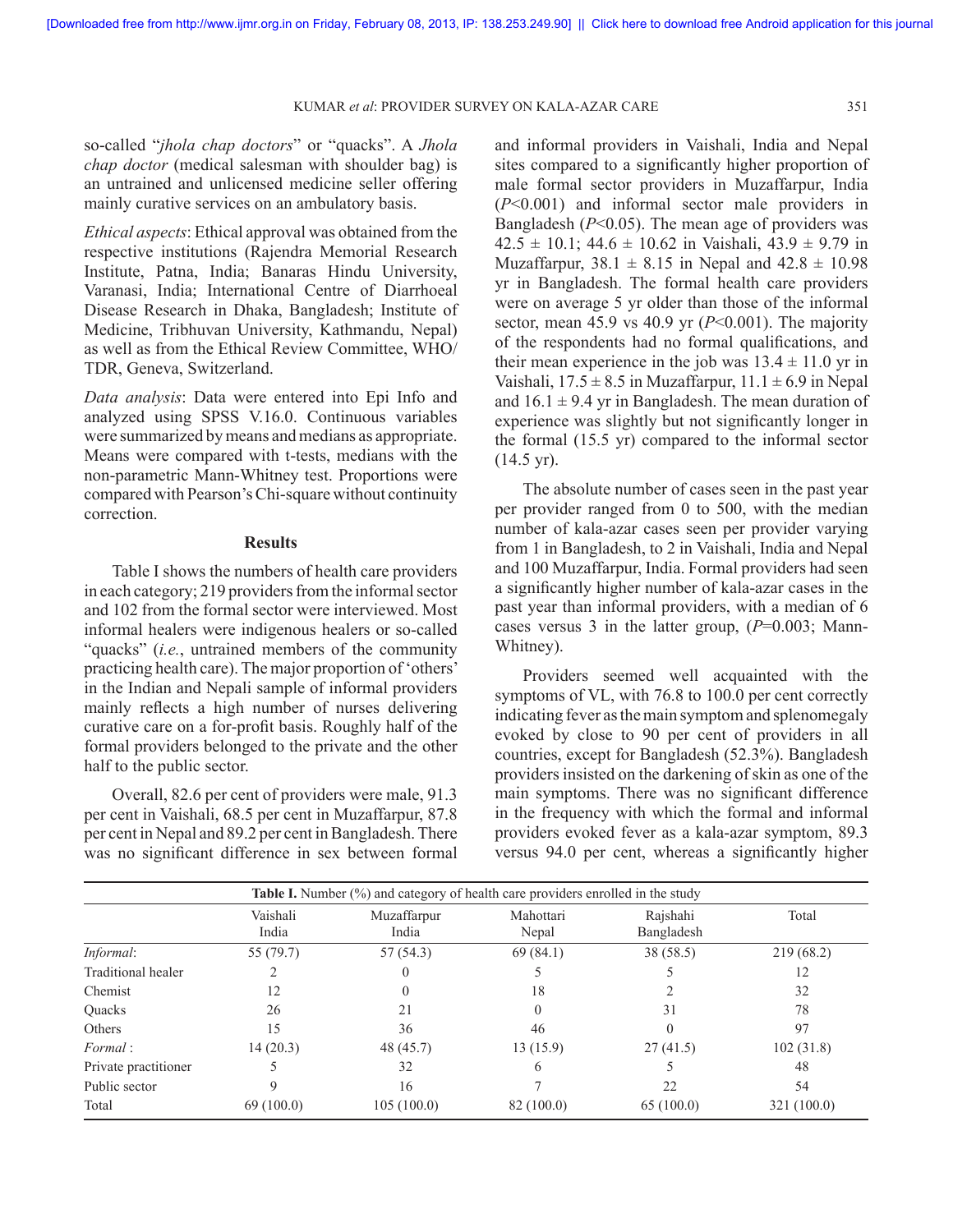|                                            | $\mathbf{a}$            | <b>ble II.</b> Provider's knowledge and practice $(^{96}$ related to kala-azar diagnosis |                                                                                        |                                       |                                                     |                         |                                             |                                                   |                                             |                                                                        |                                             |                                                                            |
|--------------------------------------------|-------------------------|------------------------------------------------------------------------------------------|----------------------------------------------------------------------------------------|---------------------------------------|-----------------------------------------------------|-------------------------|---------------------------------------------|---------------------------------------------------|---------------------------------------------|------------------------------------------------------------------------|---------------------------------------------|----------------------------------------------------------------------------|
|                                            |                         | India, Vaishal                                                                           |                                                                                        |                                       | India, Muzaffarpur                                  |                         |                                             | Nepal                                             |                                             |                                                                        | <b>Bangladesh</b>                           |                                                                            |
|                                            | Formal<br>$(n=14)$      | Informal<br>$(n=55)$                                                                     | Total<br>$(n=69)$                                                                      | Formal<br>$(n=48)$                    | Informal<br>$(n=57)$                                | $(n=105)$<br>Total      | Formal<br>$(n=13)$                          | Informa<br>$(n=69)$                               | Total<br>$(n=82)$                           | Formal<br>$(n=27)$                                                     | Informa<br>$(n=38)$                         | $(n=65)$<br>Total                                                          |
| Mean age of provider (yr)<br>(SD)          | (5.09)<br>52.5          | $42.6$<br>(10.77)                                                                        | $\begin{array}{c} 44.6 \\ (10.62) \\ 91.3 \end{array}$                                 | $46.8$<br>$(9.65)$<br>$93.7$          | $41.4$<br>$(9.28)$<br>$47.3$                        | (9.79)                  | $42.5$<br>(9.20)                            | (7.83)                                            | $38.1$<br>$(8.15)$                          | $42.1$<br>$(6.27)$<br>$77.7$                                           | $(13.4)$<br>$(13.4)$<br>$97.3$              | $\frac{42.8}{10.98}$                                                       |
| Proportion of male providers (%)           | 100                     | 89.1                                                                                     |                                                                                        |                                       |                                                     | 68.5                    | 84.6                                        | 88.4                                              | 87.8                                        |                                                                        |                                             | 89.2                                                                       |
| KA diagnosis methods used by providers (%) |                         |                                                                                          |                                                                                        |                                       |                                                     |                         |                                             |                                                   |                                             |                                                                        |                                             |                                                                            |
| Clinical only                              |                         |                                                                                          |                                                                                        |                                       |                                                     |                         |                                             |                                                   |                                             |                                                                        |                                             |                                                                            |
| Lab only                                   | $\circ$                 | $14.5$<br>7.2<br>41.8                                                                    | $\frac{11.6}{5.8}$                                                                     | $62$ o $93.7$                         | $\frac{5}{3}$ $\frac{5}{3}$ $\frac{2}{3}$           | $\frac{5.7}{1.9}$       | $\circ$ $\circ$ $\frac{8}{5}$               | $\frac{11.6}{4.3}$                                | 9.7<br>3.6<br>81.7                          | 4 0.7<br>55.5                                                          | $\frac{6}{9}$ - 5.2                         | $\frac{69.2}{1.5}$                                                         |
| $Clinical + lab$                           | 28.5                    |                                                                                          |                                                                                        |                                       |                                                     |                         |                                             |                                                   |                                             |                                                                        |                                             |                                                                            |
| Knowledge of diagnostic tests#             |                         |                                                                                          |                                                                                        |                                       |                                                     |                         |                                             |                                                   |                                             |                                                                        |                                             |                                                                            |
| Dipstick                                   | 7.1                     |                                                                                          |                                                                                        |                                       |                                                     |                         |                                             |                                                   |                                             |                                                                        |                                             |                                                                            |
| Direct agglutination test                  | 0.0                     |                                                                                          |                                                                                        |                                       |                                                     |                         |                                             |                                                   |                                             |                                                                        |                                             |                                                                            |
| ELISA                                      |                         |                                                                                          |                                                                                        |                                       |                                                     |                         |                                             |                                                   |                                             |                                                                        |                                             |                                                                            |
| Aldehyde test                              | $7.1$<br>$7.1$<br>$7.1$ |                                                                                          |                                                                                        |                                       |                                                     |                         |                                             |                                                   |                                             |                                                                        |                                             |                                                                            |
| Bone marrow/splenic aspiration             |                         |                                                                                          | $0.04600$<br>$0.04600$                                                                 | $93.0$<br>$0.0$ $-1$ $-9.0$<br>$-9.0$ |                                                     | $3.083330$<br>$3.08330$ |                                             | $34.6$<br>$34.3$<br>$4.3$<br>$50$<br>$50$<br>$50$ | $9.48940$<br>$9.48940$                      | $743.7$<br>$48.7$<br>$49.7$<br>$49.7$                                  | $2.6$<br>$13.2$<br>$0.84$<br>$0.0$<br>$0.0$ | $4.5$<br>$7.7$<br>$3.1$<br>$4.9$<br>$9.9$<br>$3.0$                         |
| Others                                     | $0.0\,$                 |                                                                                          |                                                                                        |                                       | $94.6$<br>$0.0$<br>$1.8$<br>$0.0$<br>$0.0$<br>$0.0$ |                         | $92.3$<br>$73.5$<br>$8.8$<br>$8.2$<br>$0.0$ |                                                   |                                             |                                                                        |                                             |                                                                            |
| Ideal test for diagnosis of KA             |                         |                                                                                          |                                                                                        |                                       |                                                     |                         |                                             |                                                   |                                             |                                                                        |                                             |                                                                            |
| Dipstick                                   | 7.1                     |                                                                                          |                                                                                        |                                       |                                                     |                         |                                             |                                                   |                                             |                                                                        |                                             |                                                                            |
| Direct agglutination test                  | 0.0                     | $12.7$<br>$0.0$ $5.4$<br>$0.0$<br>$0.3$<br>$0.4$<br>$0.5$<br>$18.1$<br>$18.1$            | $1.6$<br>$0.9$<br>$0.7$<br>$0.7$<br>$0.7$<br>$0.9$<br>$0.7$<br>$0.9$<br>$0.9$<br>$0.9$ |                                       |                                                     |                         |                                             | 280001222                                         |                                             |                                                                        |                                             | $\begin{array}{c} 12.3 \\ 13.8 \\ 0.0 \\ 0.0 \\ 0.1 \\ \hline \end{array}$ |
| <b>ELISA</b>                               | 0.0                     |                                                                                          |                                                                                        |                                       |                                                     |                         |                                             |                                                   |                                             |                                                                        |                                             |                                                                            |
| Aldehyde test                              | $_{0.0}$                |                                                                                          |                                                                                        |                                       |                                                     |                         |                                             |                                                   |                                             |                                                                        |                                             |                                                                            |
| Bone marrow/splenic aspiration             | $^{21.4}_{0.0}$         |                                                                                          |                                                                                        |                                       |                                                     |                         |                                             |                                                   |                                             |                                                                        |                                             |                                                                            |
| Others                                     |                         |                                                                                          |                                                                                        |                                       |                                                     |                         |                                             |                                                   |                                             |                                                                        |                                             |                                                                            |
| Do not know                                | 71.4                    |                                                                                          |                                                                                        |                                       |                                                     |                         |                                             |                                                   | 7400210001000100                            | $25.9$<br>$14.8$<br>$0.0$<br>$7.4$<br>$7.4$<br>$0.0$<br>$7.4$<br>$0.0$ | $2.6$<br>13.19.2010<br>12.19.20             |                                                                            |
| Test used in most recent case*             |                         |                                                                                          |                                                                                        |                                       |                                                     |                         |                                             |                                                   |                                             |                                                                        |                                             |                                                                            |
| None                                       | 0.0                     |                                                                                          |                                                                                        |                                       |                                                     |                         |                                             |                                                   |                                             |                                                                        |                                             |                                                                            |
| Dipstick                                   | 0.0                     |                                                                                          |                                                                                        |                                       |                                                     |                         |                                             |                                                   |                                             |                                                                        |                                             |                                                                            |
| Direct agglutination test                  | 0.0                     |                                                                                          |                                                                                        |                                       |                                                     |                         |                                             |                                                   |                                             |                                                                        |                                             |                                                                            |
| <b>ELISA</b>                               | 0.0                     |                                                                                          |                                                                                        |                                       |                                                     |                         |                                             |                                                   |                                             |                                                                        |                                             |                                                                            |
| Aldehyde test                              | $7.1\,$                 | $7.308$<br>$-2.508$<br>$-1.509$                                                          | $5.8$ $7.0$ $1.6$ $1.6$ $1.1$                                                          |                                       | 0.320008                                            |                         | 0.580000846                                 | 0.401080                                          | $0.0$<br>$45.1$<br>$0.2$<br>$0.8$<br>$37.8$ | $0.47300$<br>$0.73000$<br>$0.34$                                       | $0.99007$<br>$0.9907$<br>$0.34$             | $0.44088$<br>$0.45088$                                                     |
| Bone marrow/splenic aspiration             | 14.3                    |                                                                                          |                                                                                        |                                       |                                                     |                         |                                             |                                                   |                                             |                                                                        |                                             |                                                                            |
| "Multiple response variable                |                         |                                                                                          |                                                                                        |                                       |                                                     |                         |                                             |                                                   |                                             |                                                                        |                                             |                                                                            |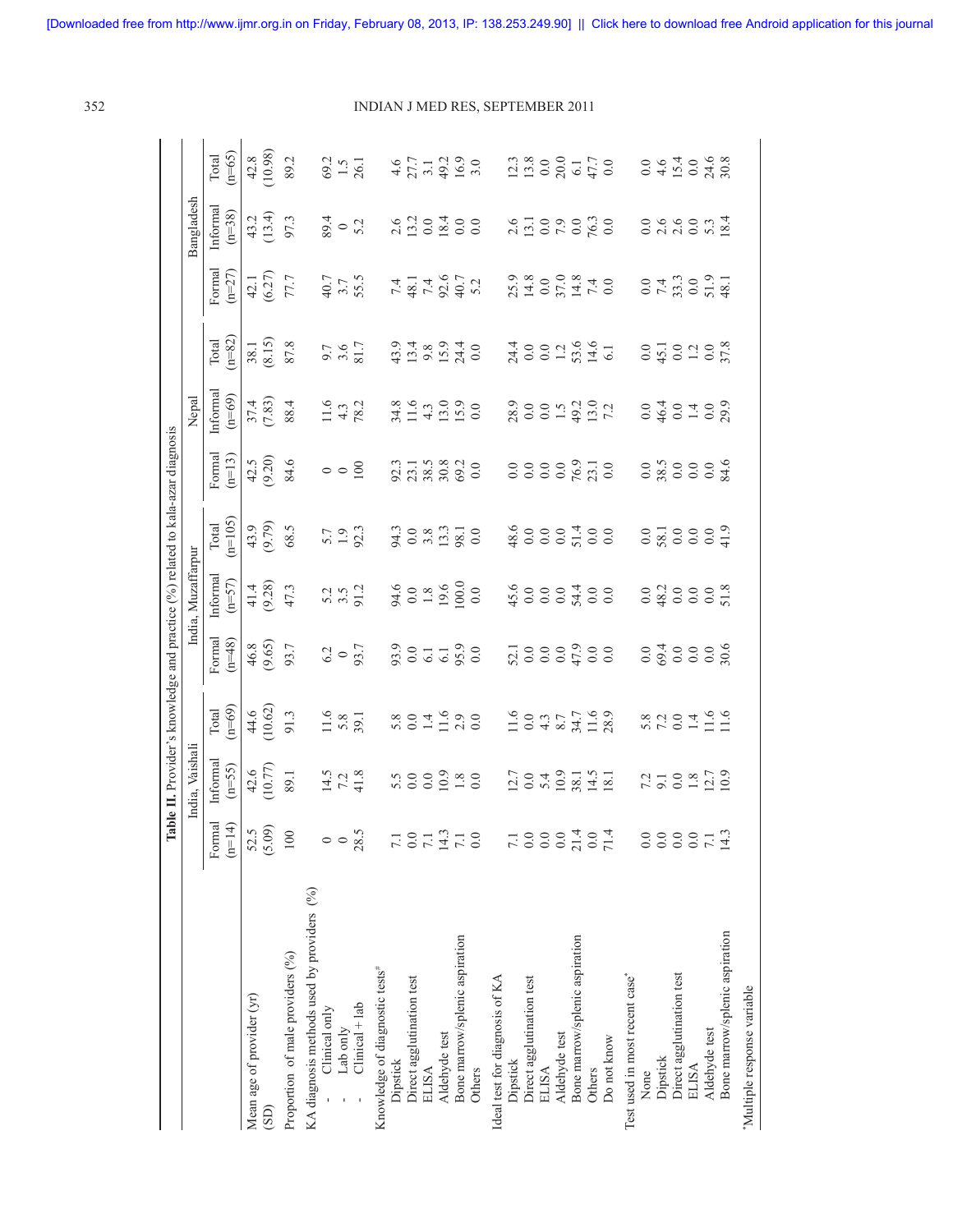|                                                                                    |                                           | Table III. Provider's knowledge and practices related to kala-azar treatment $(%)$ |                                                                              |                                                             |                                                                                 |                                      |                                                                        |                                   |                                              |                                     |                                                              |                                     |
|------------------------------------------------------------------------------------|-------------------------------------------|------------------------------------------------------------------------------------|------------------------------------------------------------------------------|-------------------------------------------------------------|---------------------------------------------------------------------------------|--------------------------------------|------------------------------------------------------------------------|-----------------------------------|----------------------------------------------|-------------------------------------|--------------------------------------------------------------|-------------------------------------|
|                                                                                    |                                           | India, Vaishali<br>$N=69$                                                          |                                                                              |                                                             | India, Muzaffarpur<br>$N=105$                                                   |                                      |                                                                        | Nepal<br>$N=82$                   |                                              |                                     | Bangladesh<br>$N=65$                                         |                                     |
|                                                                                    | Formal                                    | Informal                                                                           | $\overline{A}$                                                               | Formal                                                      | Informal                                                                        | $\overline{a}$                       | Formal                                                                 | Informal                          | $\overline{A}$                               | Formal                              | Informal                                                     | $\overline{AB}$                     |
| Knowledge about drugs for KA <sup>#</sup>                                          |                                           |                                                                                    |                                                                              |                                                             |                                                                                 |                                      |                                                                        |                                   |                                              |                                     |                                                              |                                     |
| Stibogluconate                                                                     | 75.0                                      |                                                                                    |                                                                              |                                                             |                                                                                 |                                      |                                                                        |                                   |                                              |                                     |                                                              |                                     |
| Pentamidine                                                                        |                                           |                                                                                    |                                                                              |                                                             |                                                                                 |                                      |                                                                        |                                   |                                              |                                     |                                                              |                                     |
| Amphotericin B                                                                     | $0.0$<br>75.0<br>0.0                      | $\begin{array}{c} 0.0 \\ 0.0 \\ 0.0 \\ 0.0 \end{array}$                            | 20800<br>20800                                                               | 9348850<br>945880                                           | $\begin{array}{c} 87.5 \\ 10.7 \\ 100.0 \\ 0.0 \\ 0.0 \\ \end{array}$           | 91.3<br>2.5<br>9.8<br>3.8<br>0.0     | $\begin{array}{c} 0.0000 \\ 0.0000 \\ 0.0000 \\ 0.0000 \\ \end{array}$ | 85.3<br>6.1<br>57.5<br>21.8       | $24.3$<br>$3.3$<br>$3.3$<br>$2.0$<br>$0.0$   | 9639630<br>962930                   | 330000<br>30000                                              | $70.8$<br>$10.3$<br>$18.5$<br>$0.0$ |
| Miltefosine                                                                        |                                           |                                                                                    |                                                                              |                                                             |                                                                                 |                                      |                                                                        |                                   |                                              |                                     |                                                              |                                     |
| None                                                                               | 0.0                                       |                                                                                    |                                                                              |                                                             |                                                                                 |                                      |                                                                        |                                   |                                              |                                     |                                                              |                                     |
| Correct knowledge about dose and<br>duration of KA drugs*.**                       |                                           |                                                                                    |                                                                              |                                                             |                                                                                 |                                      |                                                                        |                                   |                                              |                                     |                                                              |                                     |
| Stibogluconate                                                                     |                                           |                                                                                    |                                                                              |                                                             |                                                                                 |                                      |                                                                        |                                   |                                              |                                     |                                                              |                                     |
| Pentamidine                                                                        | 33.3                                      |                                                                                    |                                                                              |                                                             |                                                                                 |                                      |                                                                        |                                   |                                              |                                     |                                                              |                                     |
| Amphotericin B                                                                     | $\begin{array}{c} 0.0 \\ 0.0 \end{array}$ | 8888<br>8888                                                                       | 200000                                                                       | $\begin{array}{c} 17.4 \\ 0.0 \\ 63.0 \\ 100.0 \end{array}$ |                                                                                 | $20.0$<br>$0.0$<br>$61.8$<br>$100.0$ | $76.9$<br>0.0<br>0.0<br>75.0                                           | $62.1$<br>$0.0$<br>$0.0$<br>$0.0$ | 6.7<br>0.0<br>0.0<br>88.9                    |                                     |                                                              | $\frac{17.4}{0.0}$                  |
| Miltefosine                                                                        |                                           |                                                                                    |                                                                              |                                                             |                                                                                 |                                      |                                                                        |                                   |                                              | $23.1$<br>$0.0$<br>$0.0$<br>$100.0$ |                                                              |                                     |
| Criteria for drug choice <sup>#</sup>                                              |                                           |                                                                                    |                                                                              |                                                             |                                                                                 |                                      |                                                                        |                                   |                                              |                                     |                                                              |                                     |
| Availability                                                                       |                                           |                                                                                    |                                                                              |                                                             |                                                                                 |                                      |                                                                        |                                   |                                              |                                     |                                                              |                                     |
| Cost                                                                               |                                           |                                                                                    |                                                                              |                                                             |                                                                                 |                                      |                                                                        |                                   |                                              |                                     |                                                              |                                     |
| Effectiveness                                                                      | $7.1$<br>$7.1$ 4<br>$7.1$<br>$7.0$<br>0.0 | $718$<br>$4919$<br>$199$<br>$18$<br>$18$                                           | $\begin{array}{c} 8.3 \\ 2.3 \\ 3.4 \\ 4.1 \\ 0.1 \\ 2.9 \\ 1.4 \end{array}$ | 999100<br>988100                                            | $\begin{array}{c} 2.3 \\ 8.7 \\ 8.7 \\ 8.7 \\ 2.9 \\ 0.0 \\ 0.0 \\ \end{array}$ | $893100$<br>$892100$                 | $46.7$<br>$7.7$<br>$46.0$<br>$0.0$<br>$0.0$                            | $76.6$<br>11.16<br>10.014         | $71.582$<br>$19.293$<br>$-19.29$<br>$-19.29$ | 81.5<br>48.1<br>00.0<br>7.4<br>7.4  | $47.3$<br>$7.4$<br>$7.5$<br>$7.6$<br>$7.3$<br>$0.0$<br>$0.0$ | 5 3 4 4 8 9 9 9<br>5 3 5 5 9 9 9    |
| Safety                                                                             |                                           |                                                                                    |                                                                              |                                                             |                                                                                 |                                      |                                                                        |                                   |                                              |                                     |                                                              |                                     |
| Demand by patients                                                                 |                                           |                                                                                    |                                                                              |                                                             |                                                                                 |                                      |                                                                        |                                   |                                              |                                     |                                                              |                                     |
| Others                                                                             |                                           |                                                                                    |                                                                              |                                                             |                                                                                 |                                      |                                                                        |                                   |                                              |                                     |                                                              |                                     |
| "multiple response possible; "yes/no variable; "calculated for those who knew drug |                                           |                                                                                    |                                                                              |                                                             |                                                                                 |                                      |                                                                        |                                   |                                              |                                     |                                                              |                                     |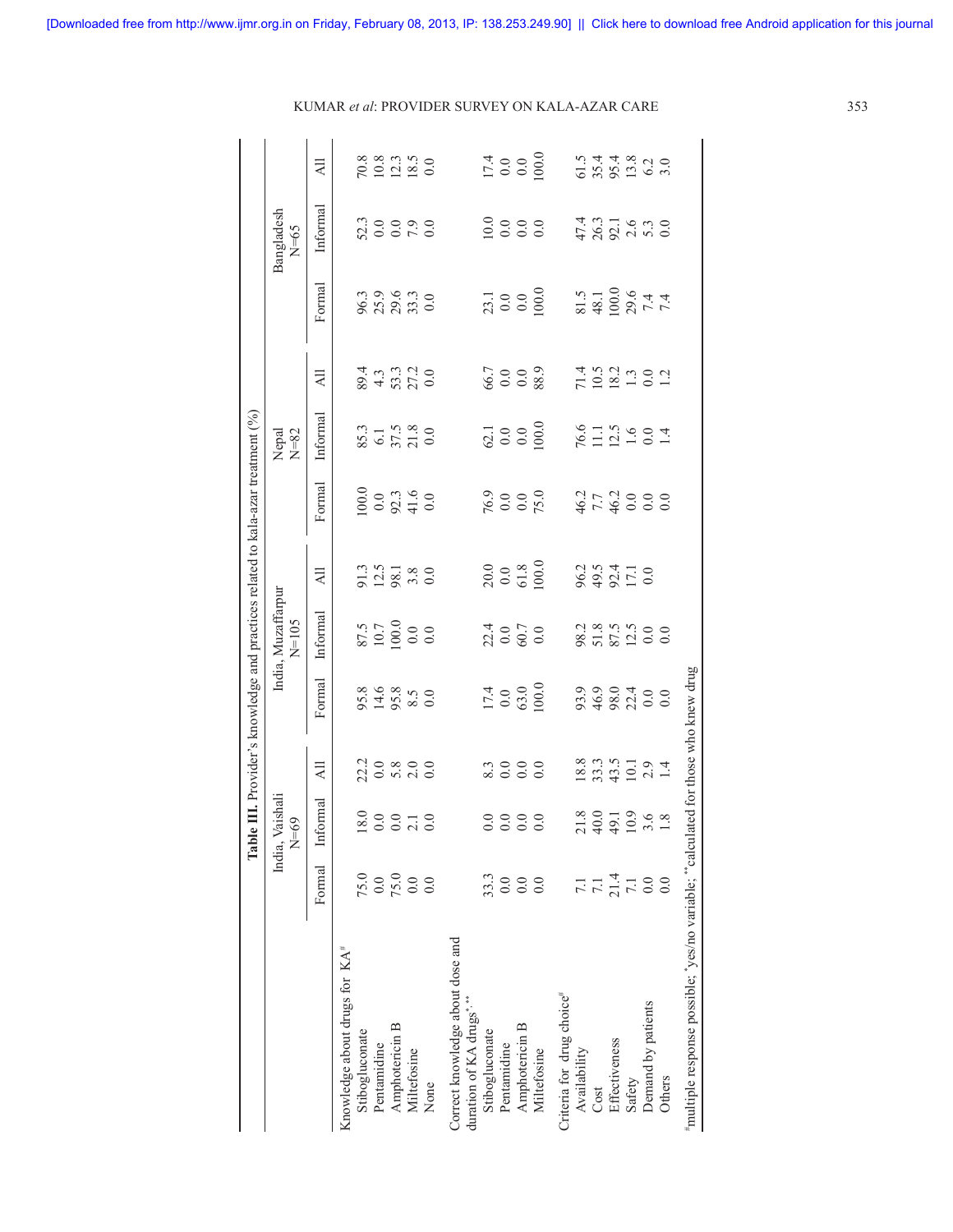percentage of formal providers evoked splenomegaly as a sign, 79.6 vs. 63.8 per cent of informal providers, *P*=0.004.

Table II shows the providers' knowledge and practice related to kala-azar diagnosis. About 70 per cent of Bangladesh providers established their diagnosis on purely clinical grounds, without any laboratory test, contrasting to only 11.6, 5.7, 9.7 per cent who did so respectively in Vaishali, Muzaffarpur and Nepal (*P*<0.001).

Parasitological techniques as spleen biopsy and bone marrow aspirates were considered as the preferred test for kala-azar by 39.25 per cent of providers, with 34.7 per cent in Vaishali, 51.4 per cent in Muzaffarpur, 53.6 per cent in Nepal and 6.1 per cent in Bangladesh. The immunochromatographic test rK39 (or rK39 strip test) was deemed the best test by 27.1 per cent of providers: 11.6 per cent in Vaishali, 48.6 per cent in Muzaffarpur, 24.4 per cent in Nepal and 12.3 per cent in Bangladesh, respectively. The most recent case was diagnosed by a rK39 strip test in 7.2 per cent of providers in Vaishali, 58.1 per cent in Muzaffarpur, 45.1 per cent in Nepal and 4.6 per cent in Bangladesh. Overall, 39.8 per cent of formal providers used the rK39 strip test in the most recent diagnosis against 29.8 per cent of informal providers (*P*<0.001).

Table III shows the providers' knowledge and practice related to kala-azar treatment. Knowledge of drugs varied strikingly. Miltefosin was known by 2.0 per cent of providers in Vaishali, 27.2 per cent in Muzaffarpur, 27.2 per cent in Nepal and 18.5 per cent in Bangladesh. The main criteria for drug choice evoked by providers were the drug's availability (66.1%) and its effectiveness (64.2%). Cost was an important determinant for drug choice in India and Bangladesh, and was cited by 35 to 50 per cent of providers, but less frequently in Nepal (10.5%), where the government was providing anti-VL drugs for free in the public sector.

#### **Discussion**

This multi-country study of health providers' knowledge and practice reflects the differences in disease burden and health system organization of the three countries. The high number of VL cases seen by providers in Muzaffarpur, India is consistent with the higher incidence of kala-azar in this country compared to Nepal<sup>12</sup>.

Provider knowledge on the newer tests and drugs was good in Muzaffarpur, in India, the epicentre of the current epidemic, and was much better than in the three other study sites. Given the major shortage of antileishmanial drugs and diagnostics in Bangladesh at the time of the study, it was not surprising that the providers there hardly knew any of these therapeutic innovations. The samples of providers were purposefully selected, and one should be cautious in comparing the data across countries, as the composition of these samples varied. Nonetheless, because of the built-in stratification we believe that the findings are fairly reflecting the spectrum of health provider practice in the region. Though it is hard to find any comparative data in the literature, the observed differences between countries are plausible given the contrasting epidemiological and health service context.

Qualitative research on kala-azar so far concentrated on the community perspective on the disease, usually showing a high level of awareness in areas with sustained epidemics. In Bihar, India, 97 per cent of the respondents in Kanti block, the epicentre of the ongoing epidemic, were aware of the disease, 84 per cent could cite at least one symptom and 85 per cent knew it was a vector born disease<sup>8</sup>. The disease was perceived as more serious than malaria. Ahluwalia *et al*<sup>6</sup> documented high awareness about kala-azar in a Bangladeshi community with an incidence rate of 2 per cent per year and 19 per cent case fatality amongst women, with rather good knowledge about disease causation. The demand for proper treatment and prevention of kala-azar was very high. In Nepal, Koirala *et al*<sup>7</sup> found somewhat lower awareness about the disease, its causes and management in communities in Morang district, in a relatively recent outbreak. A recent multi-country study showed high awareness about the disease, with a high number of respondents in India (98%), Bangladesh (91%) and Nepal (82%) having heard about kala-azar. Fever as the leading symptom was identified by 92 per cent of interviewees in India, 72 per cent in Nepal, but only 30 per cent in Bangladesh. Likewise the knowledge about mosquitoes transmitting the disease was frequent in India (71%) and Nepal (88%) but almost absent in Bangladesh  $(21\%)^{10}$ . These data from qualitative research seem to indicate that the community awareness of the disease as well as the demand for treatment are high in those areas that are seriously afflicted by it, most likely because of its serious health and economic consequences. More detailed knowledge about transmission routes may be lower in areas that are relatively underserved or where the outbreak is of recent origin. Many authors